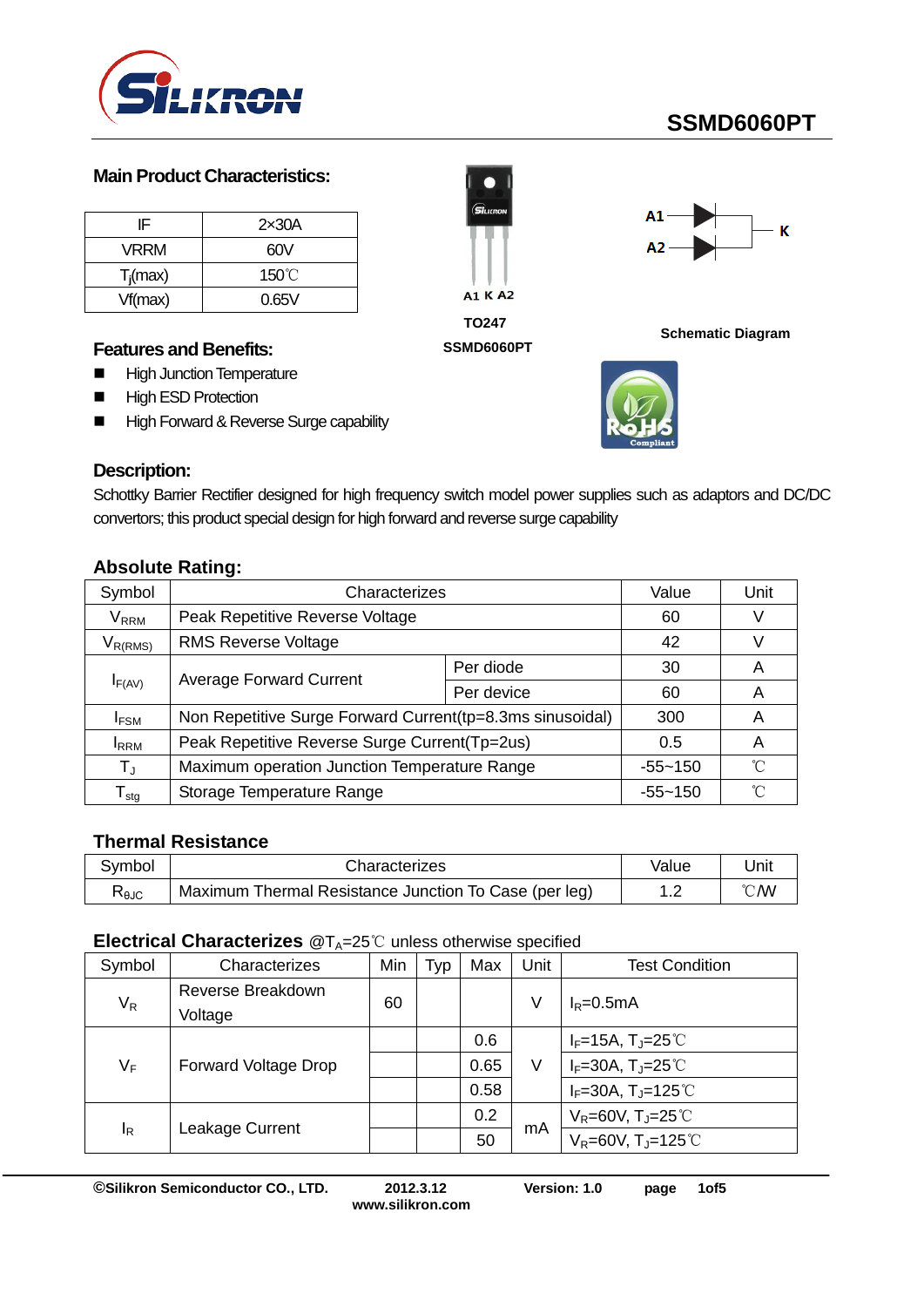

**I-V Curves:**

# **SSMD6060PT**











**Figure 3**:**Typical Reverse Characteristics**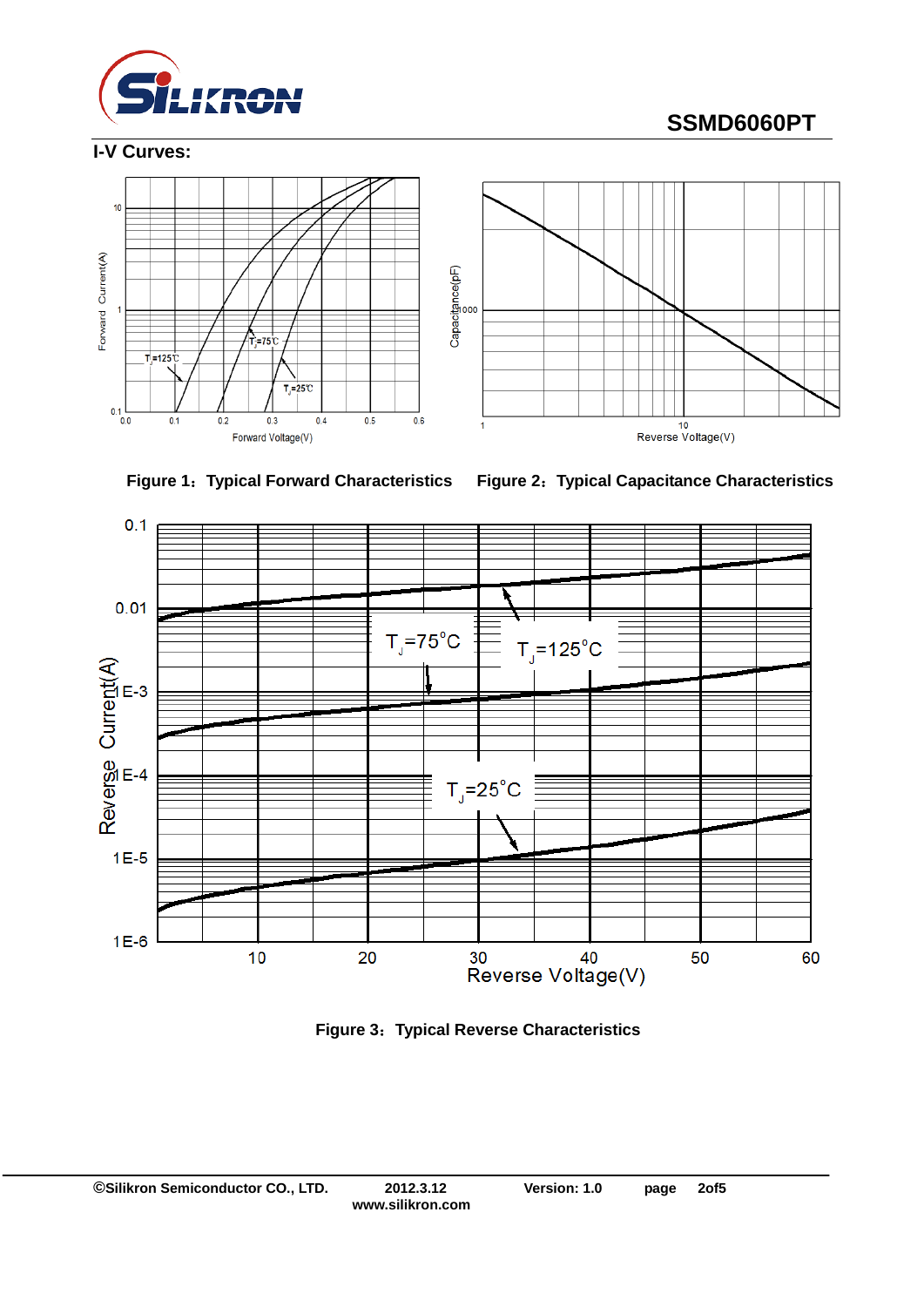

### **Mechanical Data**: **TO247:**



 $_{\rm c}$ 





| Symbol         |        | <b>Dimension In Millimeters</b> |        | <b>Dimension In Inches</b> |                          |       |  |
|----------------|--------|---------------------------------|--------|----------------------------|--------------------------|-------|--|
|                | Min    | Nom                             | Max    | Min                        | <b>Nom</b>               | Max   |  |
| А              | 4.900  | 5.000                           | 5.100  | 0.193                      | 0.197                    | 0.201 |  |
| A1             | 2.300  | 2.405                           | 2.510  | 0.091                      | 0.095                    | 0.099 |  |
| A2             | 1.900  | 2.000                           | 2.100  | 0.075                      | 0.079                    | 0.083 |  |
| b              | 1.160  | ÷                               | 1.260  | 0.046                      | $\sim$                   | 0.050 |  |
| b <sub>1</sub> | 1.150  | 1.185                           | 1.220  | 0.045                      | 0.047                    | 0.048 |  |
| b <sub>2</sub> | 1.960  | ÷.                              | 2.060  | 0.077                      | ÷                        | 0.081 |  |
| b <sub>3</sub> | 1.950  | 1.985                           | 2.020  | 0.077                      | 0.078                    | 0.080 |  |
| b4             | 2.960  | ÷.                              | 3.060  | 0.117                      | $\sim$                   | 0.120 |  |
| b <sub>5</sub> | 2.950  | 2.985                           | 3.020  | 0.116                      | 0.118                    | 0.119 |  |
| c              | 0.590  | ÷                               | 0.660  | 0.023                      | $\sim$                   | 0.026 |  |
| c <sub>1</sub> | 0.580  | 0.600                           | 0.620  | 0.023                      | 0.024                    | 0.024 |  |
| D              | 20.900 | 21.000                          | 21.100 | 0.823                      | 0.827                    | 0.831 |  |
| D <sub>1</sub> | 16.250 | 16.550                          | 16,850 | 0.640                      | 0.652                    | 0.663 |  |
| D <sub>2</sub> | 1.050  | 1.200                           | 1.350  | 0.041                      | 0.047                    | 0.053 |  |
| E              | 15.700 | 15.800                          | 15.900 | 0.618                      | 0.622                    | 0.626 |  |
| E1             | 13.100 | 13.300                          | 13.500 | 0.516                      | 0.524                    | 0.531 |  |
| E <sub>2</sub> | 4.900  | 5.000                           | 5.100  | 0.193                      | 0.197                    | 0.201 |  |
| E3             | 2.400  | 2.500                           | 2.600  | 0.094                      | 0.098                    | 0.102 |  |
| е              |        | 5.44BSC                         |        | 0.214BSC                   |                          |       |  |
| L              | 19,800 | 19.950                          | 20.100 | 0.780                      | 0.785                    | 0.791 |  |
| L1             | ÷      | ÷                               | 4.300  |                            | ٠                        | 0.169 |  |
| P              | 3.500  | 3.600                           | 3.700  | 0.138                      | 0.142                    | 0.146 |  |
| <b>P1</b>      | ٠      | ۰                               | 7.400  |                            | $\overline{\phantom{a}}$ | 0.291 |  |
| P <sub>2</sub> | 2.400  | 2.500                           | 2.600  | 0.094                      | 0.098                    | 0.102 |  |
| Q              | 5.600  | ÷                               | 6.000  | 0.220                      | $\sim$                   | 0.236 |  |
| s              |        | 6.15BSC                         |        |                            | 0.242BSC                 |       |  |
| т              | 9.800  | ۰                               | 10.200 | 0.386                      |                          | 0.402 |  |
| U              | 6.000  | ۰                               | 6.400  | 0.236                      | $\overline{\phantom{a}}$ | 0.252 |  |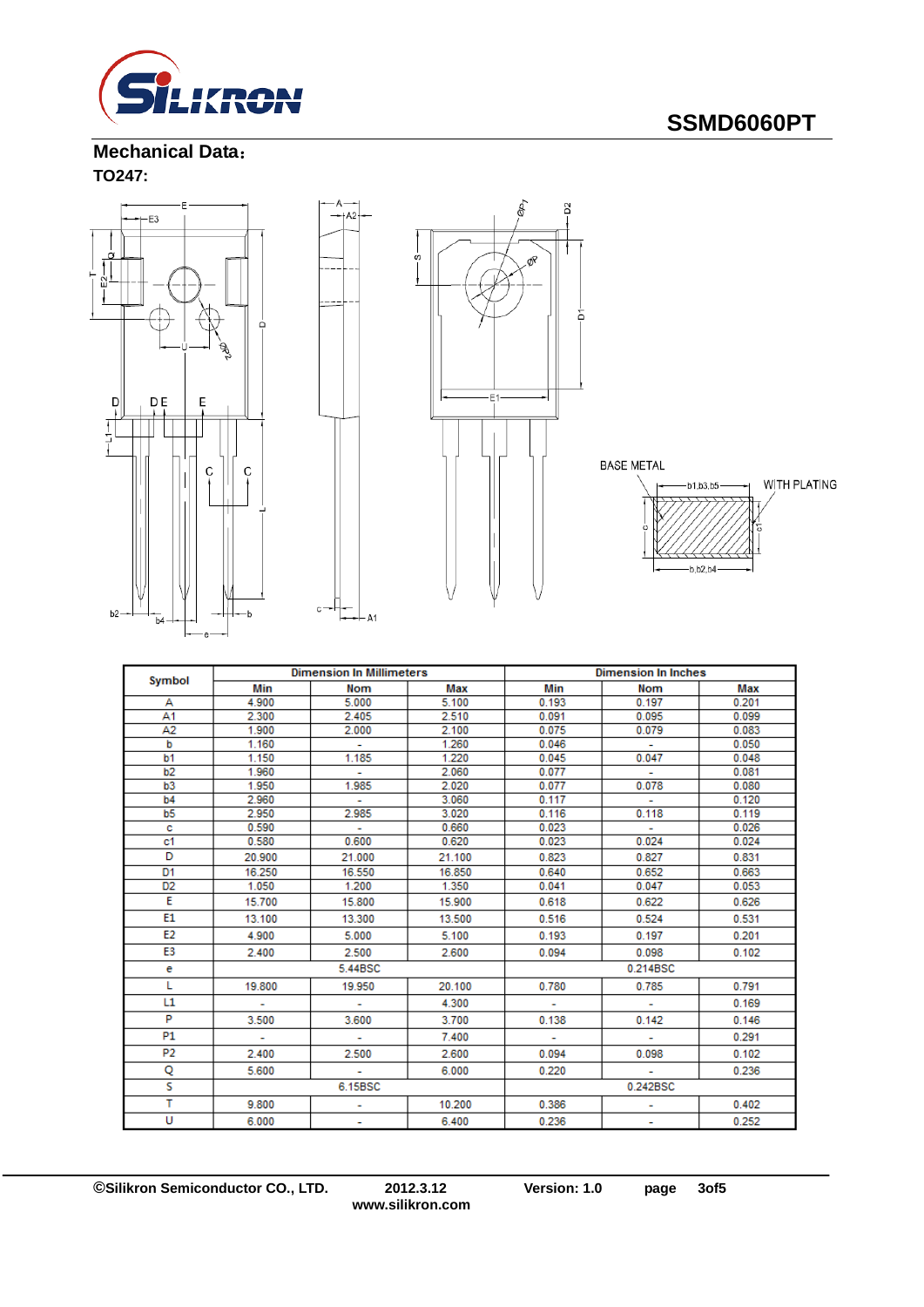

### **Ordering and Marking Information**

## **Device Marking: SSMD6060PT**

### **Package (Available) TO-247 Operating Temperature Range C : -55 to 150 ºC**

### **Devices per Unit**

| <b>Package</b><br><b>Type</b> | Units/<br>Tube | Tubes/Inner<br><b>Box</b> | Units/Inner<br><b>Box</b> | <b>Inner</b><br><b>Boxes/Carton</b><br><b>Box</b> | Units/<br><b>Carton</b><br><b>Box</b> |
|-------------------------------|----------------|---------------------------|---------------------------|---------------------------------------------------|---------------------------------------|
| <b>TO247</b>                  | 30             | 20                        | 600                       | 10                                                | 6000                                  |

## **Reliability Test Program**

| <b>Test Item</b>   | <b>Conditions</b>   | <b>Duration</b>   | <b>Sample Size</b>  |
|--------------------|---------------------|-------------------|---------------------|
| High               | Ti=125℃ to 150℃ @   | 168 hours         | 3 lots x 77 devices |
| <b>Temperature</b> | 80% of Max          | 500 hours         |                     |
| <b>Reverse</b>     | <b>VDSS/VCES/VR</b> | <b>1000 hours</b> |                     |
| Bias(HTRB)         |                     |                   |                     |